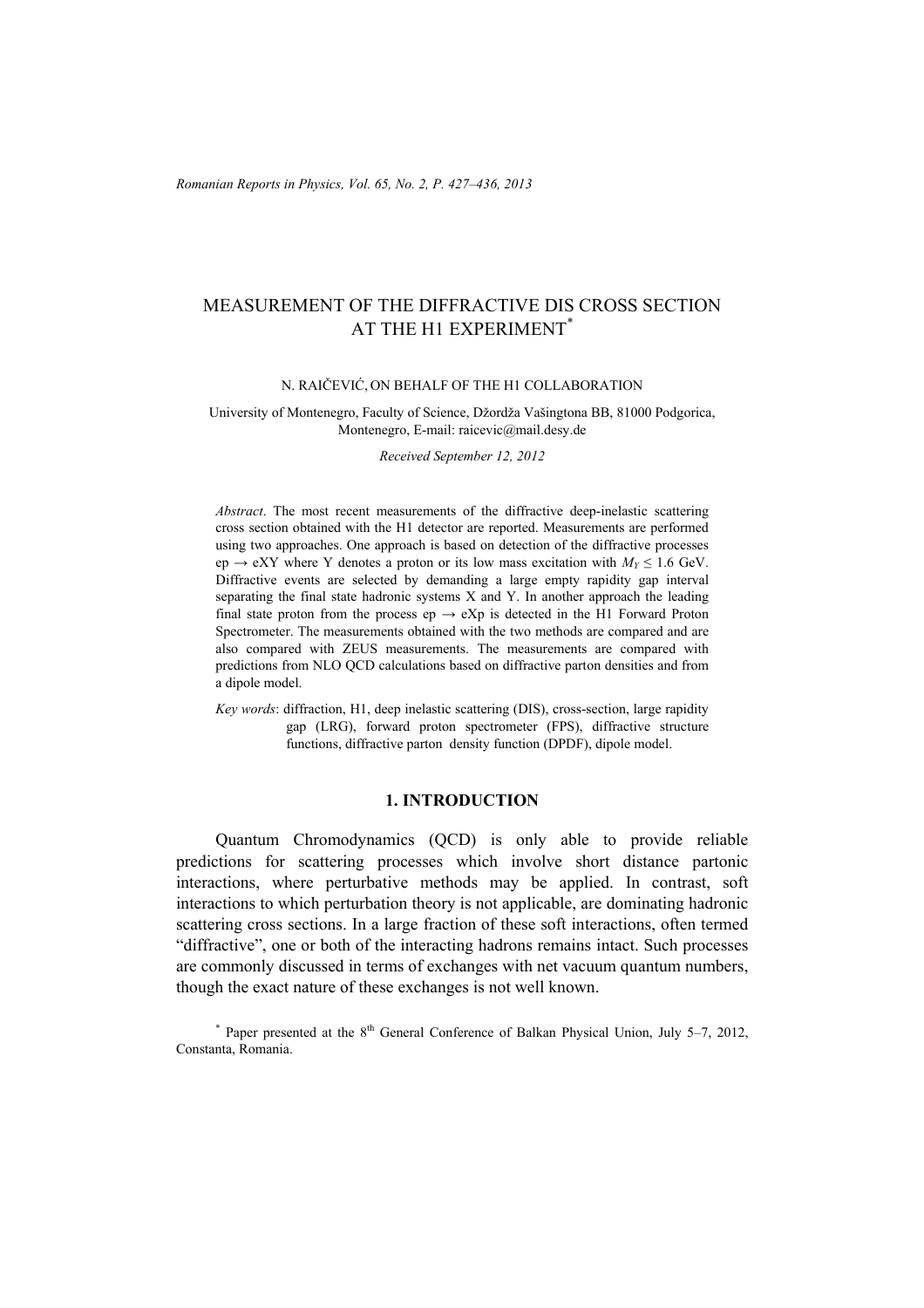The processes of the type  $ep \rightarrow eXY$  in deep inelastic scattering (DIS) at low Bjorken *x* at the HERA collider provide a very well controlled environment for studying the QCD properties and structure of diffraction. Here, X is a high-mass hadronic state and Y is the elastically scattered proton or its low-mass excitation, emerging from the interaction with almost the full energy of the incident proton. In contrast to the standard DIS, ep  $\rightarrow eX$ , the diffractive process contains two distinct hadronic final state systems.

 The differential diffractive DIS cross section is measured in the kinematic variables of the exchanged boson virtuality  $Q^2$ , the inelasticity of the process *y*, the fraction of the momentum of the proton carried by the diffractive exchange  $x_{IP}$ , the Bjorken variable defined for the diffractive exchange β, and the four-momentum transfer squared at the proton vertex  $|t|$ . The dependence of diffractive DIS on β,  $Q^2$ ,  $x_{IP}$  and *t* is studied in terms of the reduced diffractive cross section  $\sigma_r^{D(4)}$ . This observable is related to the measured differential cross section,

$$
\frac{\mathrm{d}^4 \sigma(\mathrm{ep} \to \mathrm{eXp})}{\mathrm{d}\beta \mathrm{d}Q^2 \mathrm{d}x_{\mu} \mathrm{d}t} = \frac{4\pi \alpha^2}{\beta Q^4} (1 - y + \frac{y^2}{2}) \cdot \sigma_r^{D(4)}(\beta, Q^2, x_{\mu}, t).
$$
 (1)

In analogy to the inclusive DIS cross section, in the one-photon exchange approximation, the reduced cross section depends on the diffractive structure functions  $F_2^{D(4)}$  and  $F_L^{D(4)}$  according to

$$
\sigma_r^{D(4)} = F_2^{D(4)} - \frac{y^2}{1 + (1 - y)^2} F_L^{D(4)}.
$$
 (2)

To a good approximation the reduced cross section is equal to the diffractive structure function  $F_2^{D(4)}$  in the region of relatively low *y* values covered by the H1 diffractive analysis. When the proton is not tagged, an integration over  $t$  is performed and  $\sigma_r^{D(3)}(\beta, Q^2, x_{IP})$  is measured.

A wide variety of models has been suggested to interpret the dynamics of diffractive DIS as well as its relationships to inclusive DIS and to diffractive hadron-hadron scattering. A general theoretical framework is provided by the QCD collinear factorisation theorem for semi-inclusive DIS cross sections such as that for ep  $\rightarrow$  eXp [1, 2]. This implies that the concept of diffractive parton distribution functions (DPDFs) may be introduced, representing conditional proton parton probability distributions under the constraint of a leading final state proton with a particular four-momentum. Empirically, an additional factorisation has been found to apply to good approximation, whereby the variables which describe the proton vertex factorise from those describing the hard interaction (proton vertex factorisation) [3, 4]. According to this factorisation, the shape of the DPDFs is independent of the four-momentum of the final state proton. The dependence of the DPDF normalisation on the proton four-vector can be parameterized conveniently using Regge formalism which amounts to a description of diffraction in terms of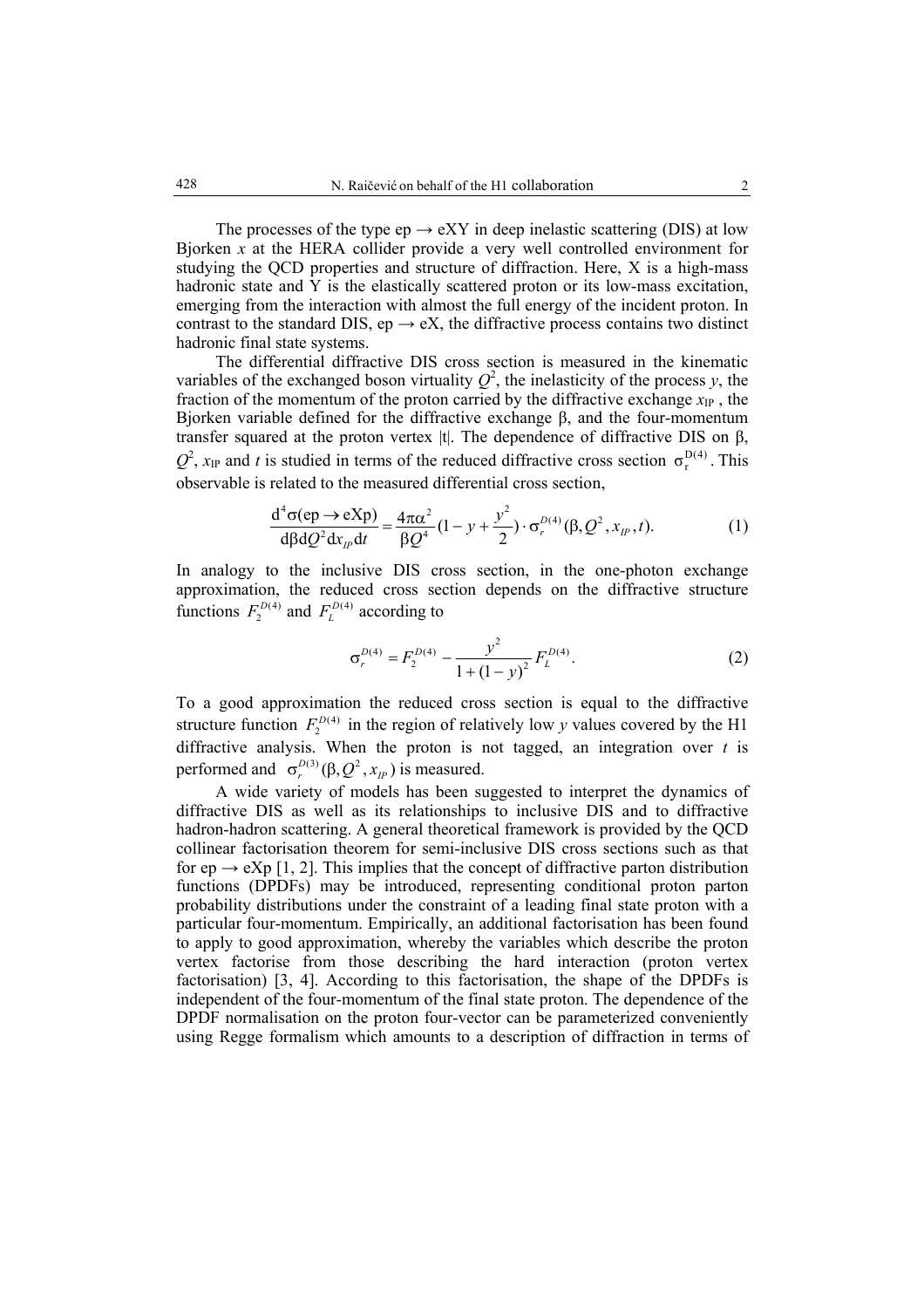the exchange of a factorisable 'pomeron' (IP) [5] with universal parton densities. At larger fractional proton energy losses  $x_{IP}$  ( $x_{IP} > 0.1$ ), a separately factorisable subleading Reggeon exchange  $(\overline{IR})$ , with a different  $x_{IP}$  dependence and partonic composition, is usually included to maintain a good description.

The relationships between the diffractive structure functions and the DPDFs have been shown to be analogous to those of the inclusive case. The diffractive DIS structure function  $F_2^{D(4)}$  is then directly sensitive to the singlet quark DPDF and the scaling violations,  $\partial F_2^D/\partial \ln Q^2$ , provide a measure of the gluon DPDF. As for its inclusive counterpart,  $F_L^D$  is thus zero in the quark-parton model, but may acquire a non-zero value in QCD, with leading twist contributions dependent on both the diffractive quark and gluon densities [13].

The diffractive cross section can also be interpreted within the dipole model. In this picture, the virtual photon fluctuates into a colour singlet  $q\bar{q}$  pair (or dipole) of traverse size  $r \sim 1/Q$ , which subsequently undergoes a hard scattering with the proton [6–10]. In the domain with low fraction of pomeron momentum carried by the struck parton,  $\beta$ , it is expected that  $q\bar{q}$  -g dipoles also contribute to inclusive diffraction [11]. In a recent unified saturation description of diffractive DIS good agreement with data has been obtained in the full range of exchanged with the boson virtuality,  $Q^2$  down to  $Q^2 \sim 3$  GeV<sup>2</sup> [12]. This approach is interesting because it relates the diffractive process, in the regime  $x_{IP} < 0.01$  in which saturation is expected to be relevant, to the DIS inclusive process.

## **2. DIFFRACTIVE CROSS SECTION MEASUREMENTS AND MODELS**

At high centre-of-mass energy, diffractive ep scattering has two specific signatures. A leading proton carrying most (> 90%) of the beam energy may be directly detected (proton tagging measurement) in the final state using proton spectrometers. Diffraction may also be identified by a final state with no hadronic activity in a large rapidity region, called Large Rapidity Gap (LRG). The LRG separates the outgoing (untagged) proton, or (untagged) low mass hadronic system Y originating from proton dissociation, from the rest of the hadronic system X.

Recently the H1 collaboration finalised measurements of diffractive cross sections obtained with a proton tagged in the Forward Proton Spectrometer FPS [14] and with the LRG method [15] and the results are being reported in this paper. The data are obtained from  $e^+p$  collisions from HERA collider in which electrons or positrons of 27.6 GeV energy collided with 920 GeV protons.

In the LRG analysis the diffractive process ep  $\rightarrow$  eXY, with a proton or its low mass excitation with  $M_Y < 1.6$  GeV, is studied. The analysis is restricted to the phase space region with  $3 \le Q^2 \le 1600 \text{ GeV}^2$ ,  $|t| < 1 \text{ GeV}^2$  and the longitudinal momentum fraction of the incident proton carried by the colourless exchange  $x_P < 0.05$ . The new measurement is obtained from high statistics data from the 1999–2000 and 2004–2007 periods with a total luminosity of  $374$  pb<sup>-1</sup>. The new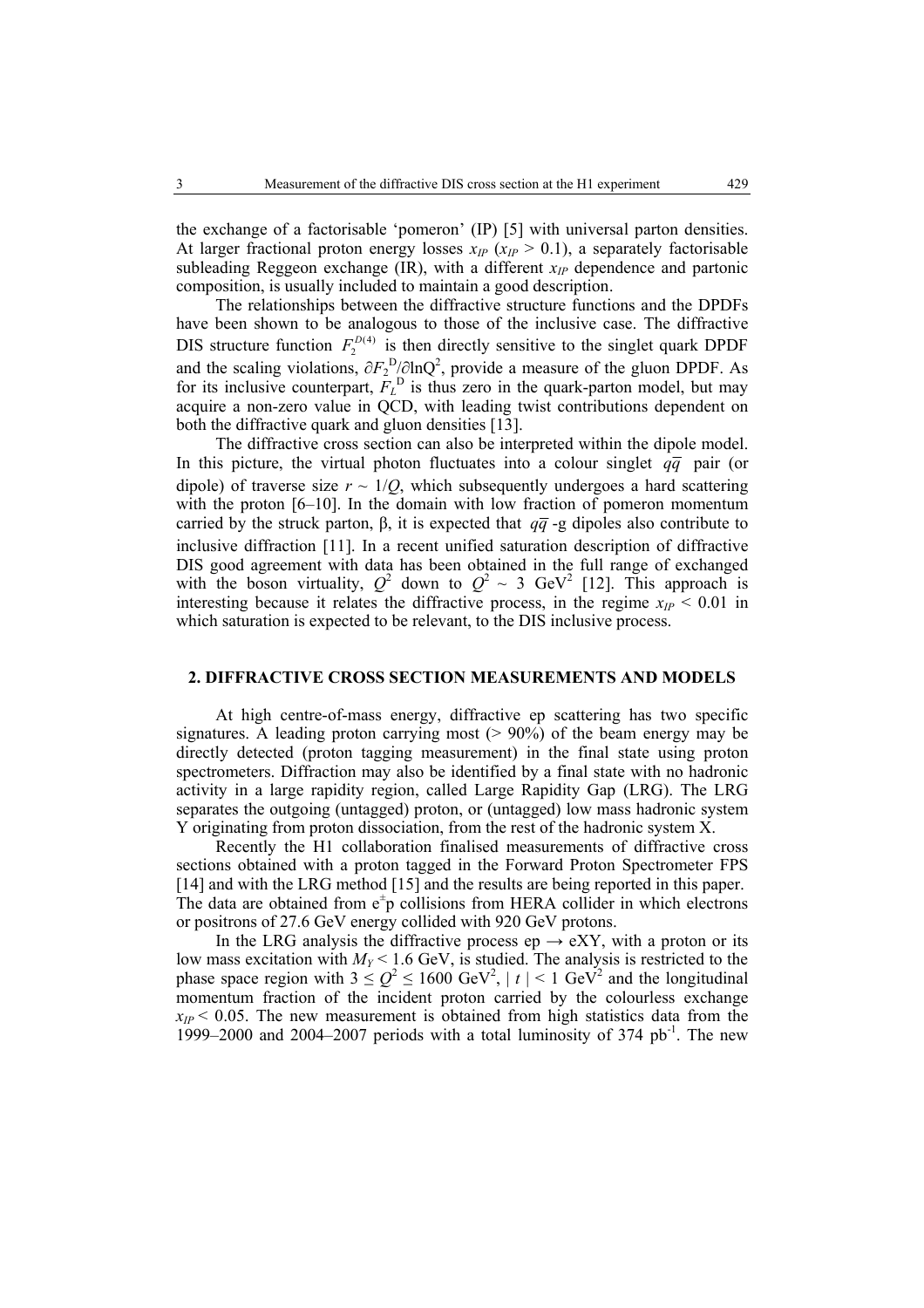result is combined with previously published LRG data  $(74 \text{ pb}^{-1})$  [16] in order to provide a single set of diffractive cross sections from the H1 experiment using the LGP selection method. The combination is performed using the  $\chi^2$  minimisation method developed for the combination of inclusive DIS cross sections [17]. The combined data represent an increase of statistics of a factor between 3 and 30 with respect to the previously published results. With this combination a significant reduction of the statistical and systematic errors is observed. The new combined data have a total uncertainty between 4% and 7% whereas they were typically of the order of 7% and 10% in the previously published results.

The FPS data sample covers the range  $x_{IP} < 0.1$  in fractional proton longitudinal momentum loss,  $0.1 \le |t| \le 0.7$  GeV<sup>2</sup> in squared four-momentum transfer at the proton vertex and  $4 < Q^2 < 700 \text{ GeV}^2$  in photon virtuality. From FPS data, the reduced cross section  $\sigma_{r}^{D(3)}$  ( $\beta$ , $Q^2$ , $x_{IP}$ ), defined as the integral of  $\sigma_r^{D(4)}(\beta, Q^2, x_{IP}, t)$  over *t* in the range  $|t_{min}| < |t| < 1$  GeV<sup>2</sup> is obtained by extrapolating the FPS data from the measured range  $0.1 \le |t| \le 0.7$  GeV<sup>2</sup>. The data used in this analysis correspond to an integrated luminosity of  $156.6$  pb<sup>-1</sup>.



Fig. 1 – The combined H1 LRG data compared with the H1 FPS results. The  $Q^2$  dependence of the reduced diffractive cross section, multiplied by  $x_{IP}$ , at fixed value  $x_{IP} = 0.01$ . The reduced cross section values are multiplied by a scaling factor,  $3<sup>1</sup>$  with 1 values as indicated in parentheses. The inner and outer error bars on the data points represent the statistical and total uncertainties, respectively. The measurements are displaced horizontally for better visibility. Predictions from the H1 2006 DPDF Fit B [16] are represented by a curve in kinematic regions used to determine the DPDFs and by a dashed line in regions which were excluded from the fit (see text).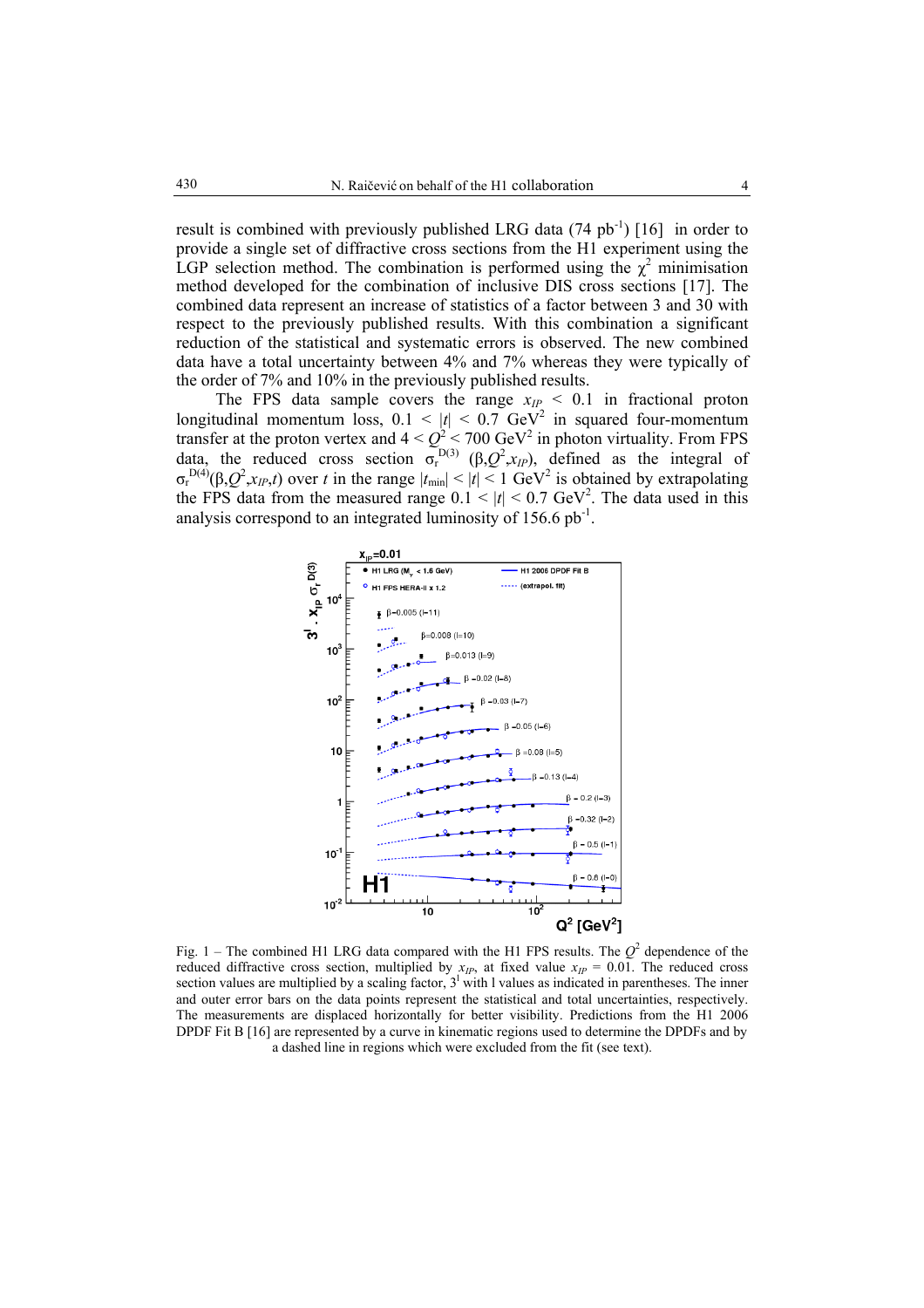The cross section ep  $\rightarrow$  eXY measured with the LRG data includes proton dissociation to any system Y with a mass in the range  $M_Y < 1.6$  GeV, whereas in the cross section measured with the FPS the system Y is defined to be a proton. Since the LRG and FPS data sets are statistically independent to a large extent and the dominant sources of systematic errors are different, correlations between the uncertainties on the FPS and LRG data are neglected. The global weighted average of the cross section ratio LRG/FPS is found to be  $1.203 \pm 0.019$  (exp.)  $\pm$  0.087 (norm.). The experimental uncertainty of this measurement is a combination of statistical and uncorrelated systematic uncertainties on the measurements. In Fig. 1 the combined LRG cross section measurements as a function of  $Q^2$ , for the bin of  $x_{IP} = 0.01$ , are compared with the interpolated FPS data rescaled by a factor 1.2. The overall normalisation uncertainties of 4% and 6% on the LRG and FPS data, respectively, are not shown. A good agreement between the two measurements is observed. Figure 1 also shows the prediction from the H1 2006 DPDF Fit B which was based on previously published LRG data from H1 [16]. The DPDF fit assuming proton vertex factorisation used in the previous H1 analysis became unstable when data points with  $Q^2 < 8.5$  GeV<sup>2</sup> were included. Therefore, only an extrapolation of the DPDFs predictions to this kinematic domain is indicated as dashed lines in Fig. 1.

The new combined H1 LRG cross sections are also compared with the most recent measurements by the ZEUS experiment using a similar LRG selection [18]. These ZEUS diffractive data have been determined for identical β and  $x<sub>IP</sub>$  values, but at different  $Q^2$  values to H1. In order to match the  $M_Y < 1.6$  GeV range of the H1 data, a global factor of  $0.91 \pm 0.07$  is applied to the ZEUS LRG data.



Fig. 2 – The combined H1 LRG data compared with the LRG results of the ZEUS Collaboration [18], corrected to  $M_Y < 1.6$  GeV (see text). The  $Q^2$  dependence of the reduced diffractive cross section multiplied by *xIP*, at  $x_{IP}$  = 0.01. Predictions from the H1 2006 DPDF Fit B [16] and dipole model [12] are displayed. More details are explained in the caption of Fig. 1.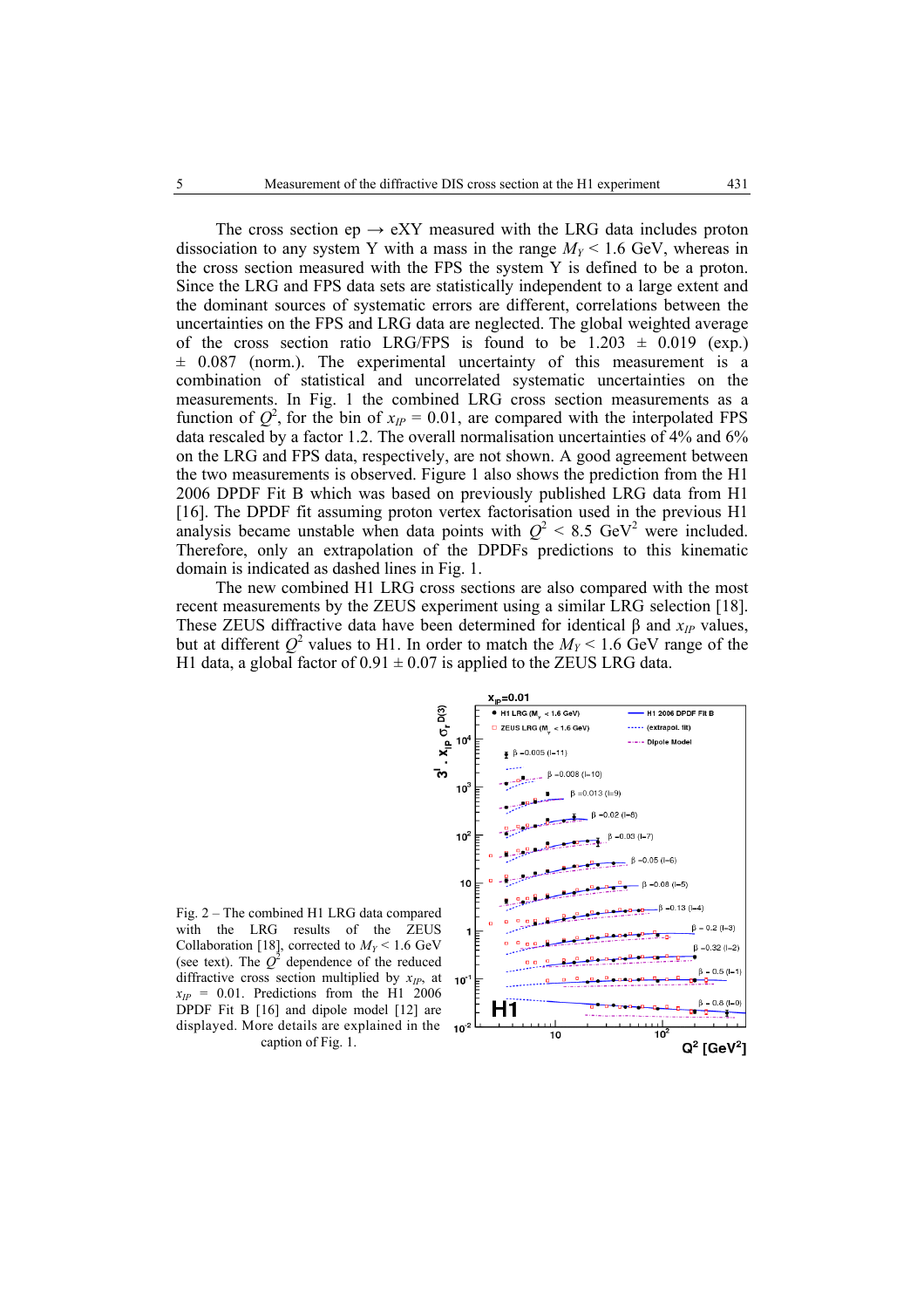The comparison for  $M_Y < 1.6$  GeV between the H1 LRG data and the rescaled ZEUS LRG data is shown in Fig. 2. The ZEUS data tend to remain higher than those of H1 by  $\sim 10\%$  on average. This difference in normalization is consistent with the 8% uncertainty on the proton-dissociation correction factor of  $0.91 \pm 0.07$ applied to ZEUS data combined with the normalisation uncertainties of the two data sets of 4% (H1) and 2.25% (ZEUS). In Fig. 2 the measurements are compared with predictions based on two models, with the DPDF fit assuming proton vertex factorisation and with dipole model [12]. As the dipole model predictions correspond to the process ep  $\rightarrow eXp$ , they are rescaled by a factor of 1.20. Fig. 2 shows that both approaches give a good overall description of the measurements. In the low  $Q^2$  range, for  $Q^2 < 8.5$  GeV<sup>2</sup>, the dipole model, which includes saturation effects, seems to better describe the data, whereas for larger  $\beta$  and for  $x_{IP} = 0.01$  it tends to underestimate the measured cross section. All the statements made in this section and illustrated with the figures in the bin of  $x_{IP} = 0.01$  hold for other  $x_{IP}$  bins also.

In Fig. 3 the H1 FPS measurements of  $x_{IP} \sigma_r^{\bar{D}(3)}$  are compared with those of the ZEUS collaboration, measured using their Leading Proton Spectrometer (LPS) [18]. The ratio of the H1 FPS to ZEUS LPS data averaged over the measured kinematic range is  $0.85 \pm 0.01(stat.) \pm 0.03(syst.)^{+0.09}_{-0.12}(norm)$  which is consistent with unity taking into account the normalisation uncertainties of 6% and  $\frac{11}{7}$ % for the H1 FPS and ZEUS LPS data, respectively. Within the errors, there is no strong  $x_{IP}$ , or  $Q^2$  dependence of the ratio.



Fig. 3 – The H1 FPS data compared with the ZEUS LPS results [18] interpolated to the FPS  $\beta$ ,  $Q^2$ ,  $x_{IP}$ values. The reduced diffractive cross section  $x_{IP}\sigma_r^{D(3)}(\beta, Q^2, x_{IP})$  for  $|t| \le 1$  GeV<sup>2</sup> is shown as a function of  $x_{IP}$  for different values of β and  $Q^2$ . The error bars indicate the statistical and systematic errors added in quadrature.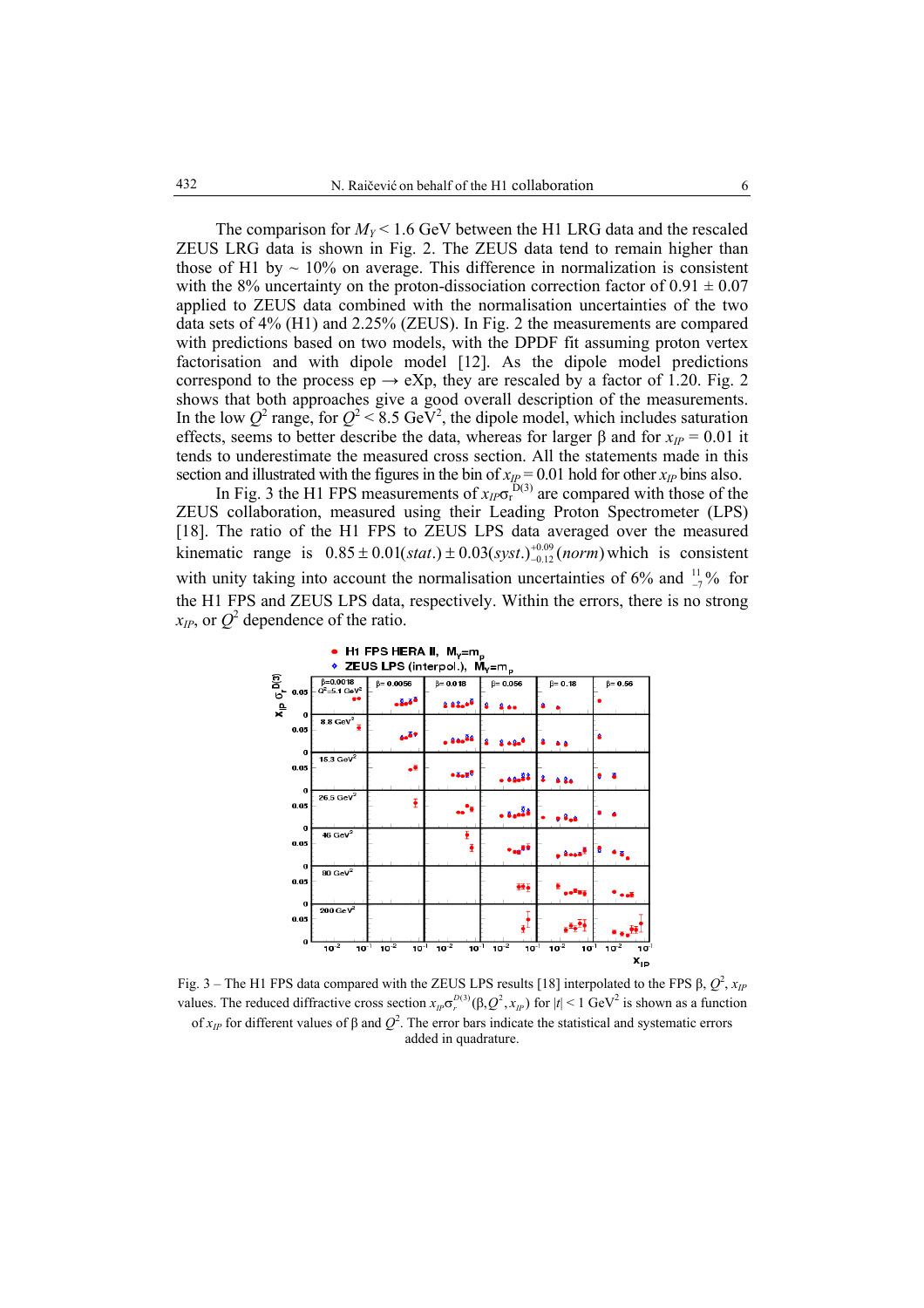

#### **3. COMPARISON BETWEEN DIFRACTIVE AND INCLUSIVE DIS**

Fig. 4 – The ratio of the LRG diffractive to the inclusive reduced cross section, multiplied by  $(1-\beta)x_{IP}$ . The curves are explained in the captions of Figs. 1 and 2.

The comparison of  $Q^2$  and *x* dynamics of the diffractive with the inclusive cross section can improve our understanding of high energy QCD, comparing the properties of diffractive PDFs with their inclusive counterparts and testing models. Following [16], the evolution of the diffractive reduced cross section with  $Q^2$  is compared with that of the inclusive DIS reduced cross section by forming the ratio  $\sigma_r^{D(3)}(x_p, \beta, Q^2) / \sigma_r(x = \beta x_p, Q^2)$  multiplied by  $(1-\beta)x_{IP}$  at fixed  $Q^2, \beta$  and  $x_{IP}$ , using a parameterisation of the  $\sigma_r$  data from [19]. The ratio of the diffractive LRG to the inclusive cross section is shown in Fig. 4 as a function of *x* at fixed  $x_{IP}$  and  $Q^2$ values. This ratio is found to be approximately constant with *x* at fixed  $Q^2$  and  $x_{IP}$ except towards larger *x* values which correspond to large  $\beta$  values. This indicates that the ratio of quark to gluon distributions is similar in the diffractive and inclusive process when considered at the same low *x* value. The ratio is also larger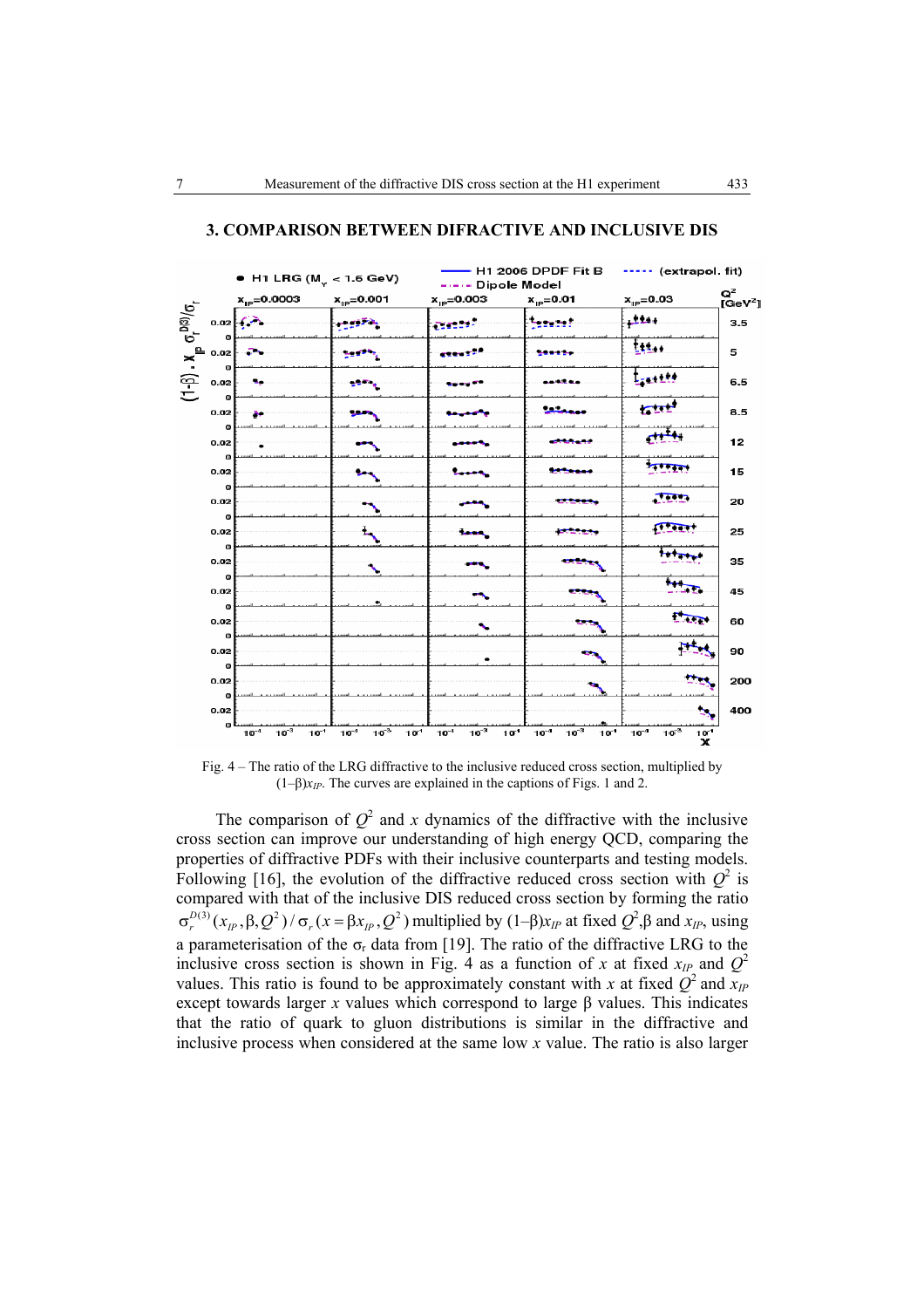at high values of  $x_{IP}$ ,  $x_{IP}$  = 0.03, where the sub-leading exchange contribution of the diffractive cross section is not negligible, but it remains approximately constant

with  $x$ . The same conclusion is obtained from the FPS data [14].

#### **4. EXTRACTION OF THE POMERON TRAJECTORY**

The diffractive structure function  $F_2^{D(3)}$  can be investigated in the framework of Regge phenomenology and is usually expressed as a sum of two factorised contributions corresponding to Pomeron and secondary Reggeon trajectories,

$$
F_2^{D(3)}(Q^2, \beta, x_{IP}) = f_{IP/p}(x_{IP}) F_2^{IP}(Q^2, \beta) + n_{IR} f_{IR/p}(x_{IP}) F_2^{IR}(Q^2, \beta).
$$
 (3)

Here,  $F_2^P$  can be interpreted as the Pomeron structure function and  $F_2^R$  as an effective Reggeon structure function.  $n_{IR}$  is the global normalisation of this last contribution. The Pomeron and Reggeon fluxes are assumed to follow a Regge behaviour with linear trajectories  $\alpha_{IPIR}(t) = \alpha_{IPIR}(0) + \alpha_{IPIR}t$ , such that

$$
f_{IP/p, iR/p} (X_{IP}) = \int_{t_{cal}}^{t_{\min}} \frac{e^{B_{IP, IR}t}}{X_{IP}^{2\alpha_{IP, IR}(t)-1}} dt
$$
 (4)

 $|t_{min}|$  is the minimum kinematically allowed value of  $|t|$  and  $t_{cut} = -1$  GeV is the limit of the measurement.

The diffractive structure function  $F_2^{D(3)}$  is obtained from the reduced cross section by correcting for the small contribution from  $F_L^{D(3)}$  using the predictions of the H1 2006 DPDF Fit B, which is in reasonable agreement with the recent direct measurement of  $F_L^{D(3)}$  [19].

In both, FPS and LRG analyses, fitting the form of equation 3 to the experimental  $F_2^{D(3)}$  data, the free parameters in the fit are: the intercept,  $\alpha_{\text{IP}}(0)$ , the Pomeron structure function  $F_{IP}(\beta, Q^2)$  at each of the  $(\beta, Q^2)$  values, and the single parameter  $n_{IR}$ . In the FPS analysis the pomeron trajectory,  $\alpha'_{IP}$ , and exponential  $t$ -slope parameter  $B_{IP}$  were free parameters and are also determined from the fit. The obtained values are fixed in LRG analysis. The values of the other parameters are fixed in the fit and used from other publications (for more details see [14, 15]). The full range in  $Q^2$  is divided in several intervals. For each interval, a free Pomeron intercept is introduced, so the factorisation assumption can be tested differentially in  $Q^2$ . In the minimisation procedure the error of each data points is obtained by adding in quadrature the statistical and uncorrelated systematic uncertainties. The effect of correlated uncertainties is taken into account by repeating of the fit multiple times with each correlated systematic error shifted by one standard deviation. The results on the Pomeron intercept are presented in Fig. 5. From this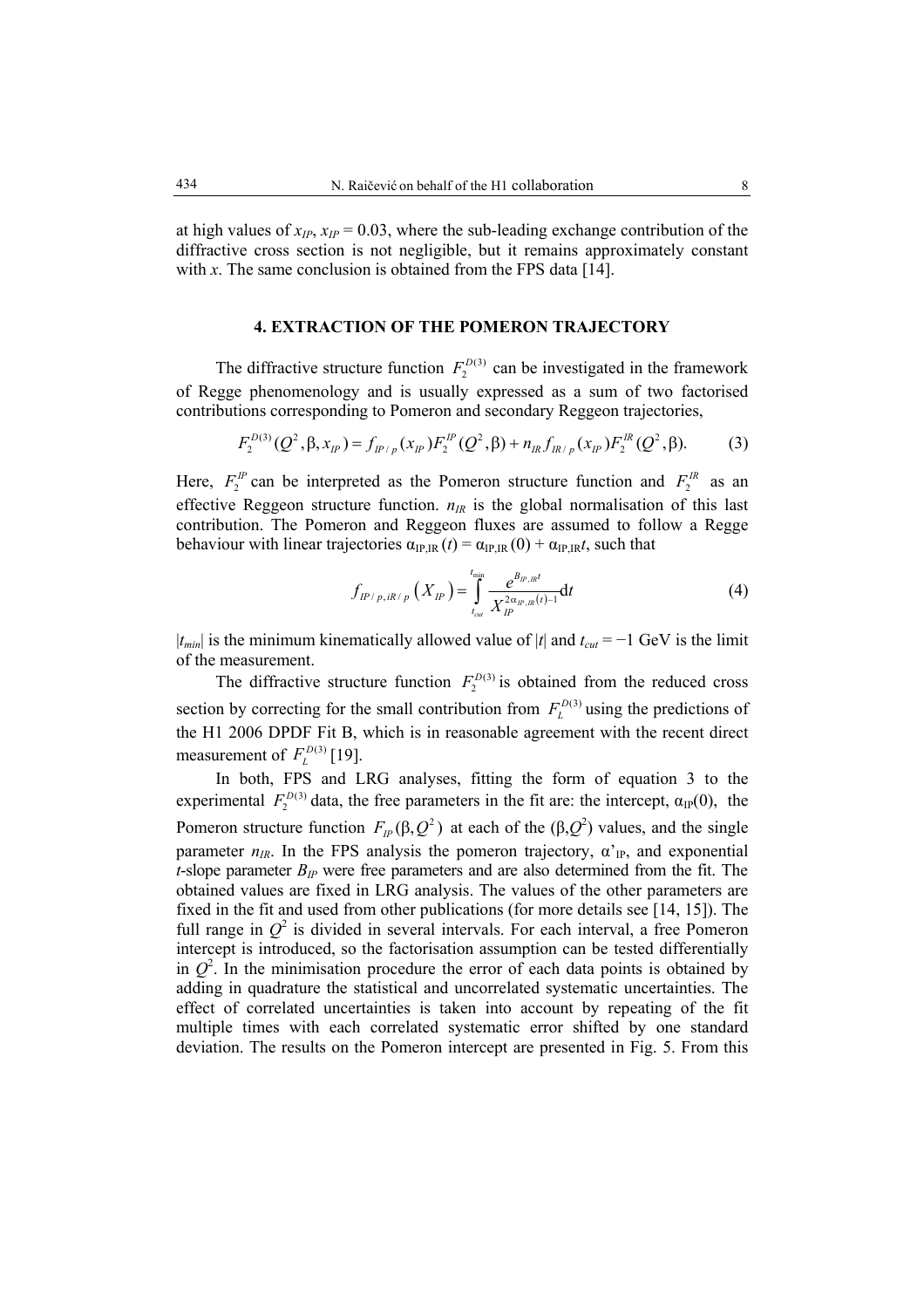figure, one sees no significant  $Q^2$  dependence of the Pomeron intercept which supports the proton vertex factorization hypothesis. The averaged measured value obtained in the LRG analysis is  $\alpha_{IP}(0) = 1.113 \pm 0.002 \text{(exp.)}^{+0.029}_{\bullet 0.015} \text{(model)}$ . The new measurements at the H1 are in good agreement with previous H1 and recent ZEUS determinations [16, 18].



Fig. 5 – Pomeron intercept values obtained from Regge fits in different  $Q^2$  bins. For the combined H1 LRG data the inner error bars represent the statistical and systematic errors added in quadrature and the outer error bars include model uncertainties in addition. For the other measurements shown the bands or boxes represent the combination of experimental and model uncertainties, always dominated by the model error.

# **5. CONCLUSIONS**

The full H1 data sample has been analysed to measure diffractive DIS cross section by requiring the presence of a large rapidity gap or by using the Forward Proton Spectrometer for the detection of the leading final state proton. By comparing to the proton-tagged cross section measurements, a contribution of 20% of proton dissociation is found to be present in the large rapidity gap data. The two measurements are found to be in good agreement in the common phase space. H1 measurements obtained by various methods are compared with those obtained from ZEUS and all measurements are found to be consistent throughout most of the phase space. The new H1 diffractive cross section measurements are also compared with predictions from dipole and DPDF approaches. A reasonable description of the data is achieved by both models. The predictions of the dipole model, including